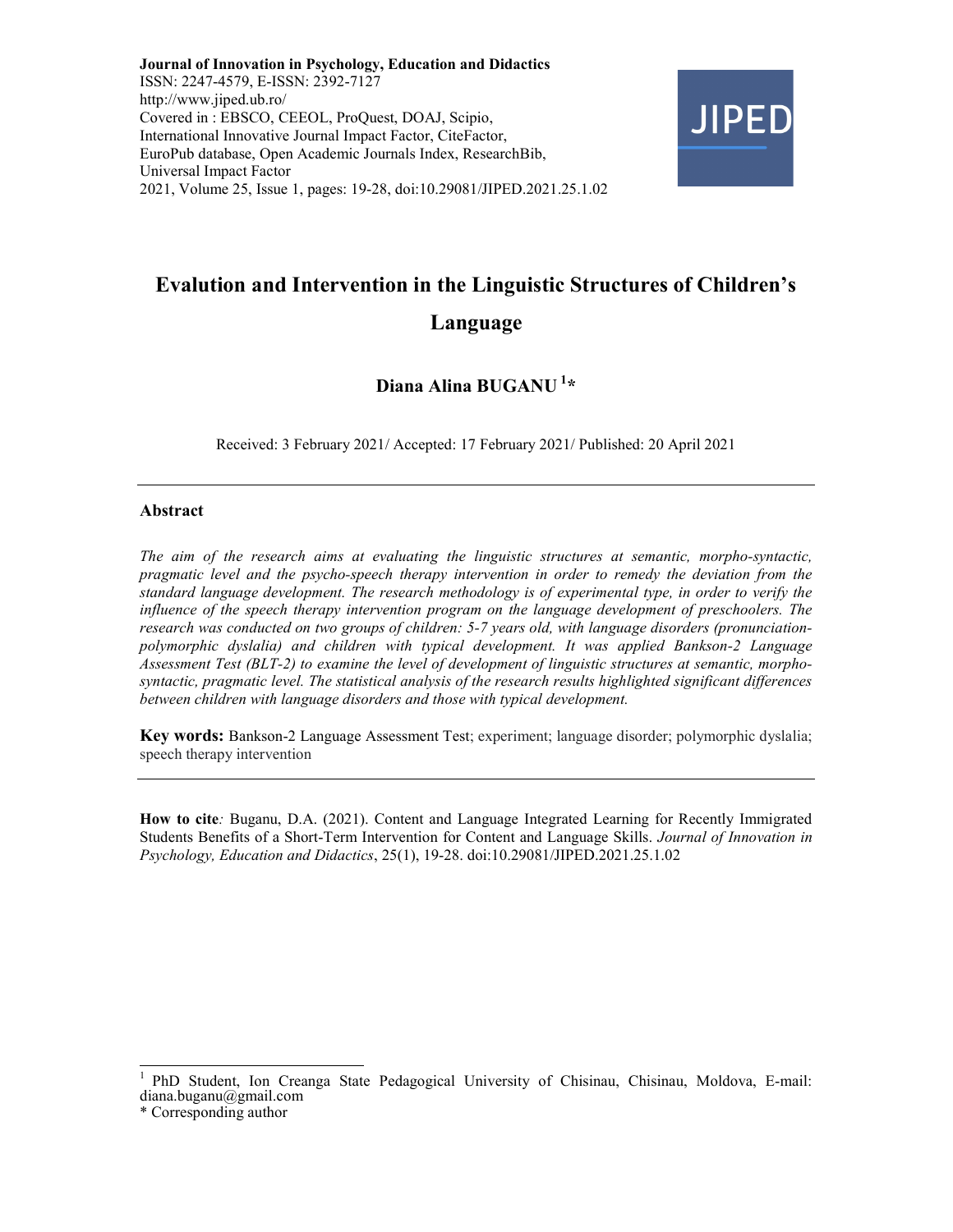# 1. Introduction

In the development of man as a superior biological organism from a cognitive and affective point of view, communication had a defining role. Being a gregarious being, whose existence is dependent on the support of other individuals in the group, man had to develop powerful tools to signal intentions, opportunities, dangers, affectivity, to be understood by other members of the group and to contribute to general well-being. Communication, with its implementation tools, was the solution to ensure the cohesion of the group, the distribution of tasks and the efficient exploitation of opportunities.

The efficiency of communication depends on the sender, the receiver, but also on a series of environmental factors that become part of the process (Păunescu, 1973; Verza, 2009). In addition to environmental factors, individual, physiological and psychological factors also intervene, sometimes in a way that greatly jeopardizes the individual's chances of a normal life and achieving well-being. Another set of elements that constitute a separate group are language and communication disorders. The interventions in these disorders are made according to each case, taking into account the type and severity of the deficiency, the level of mental development of the subject, his age, but especially the etiologic of the disorder and its manifestations (Păunescu & Mușu, 1984; Vrăsmaș, 2012). The causes that led to a language disorder cannot always be established with certainty, especially since it is most often a combination of factors, the concentrated action of which led to this manifestation.

Researches conducted by Păunescu (1973), Verza (2009), Olărescu (2008), Cucer (1992) showed that the disorders in speech are experienced by the child as an inability to express himself correctly, which causes over time a series of unstable behavioral manifestations, from one situation to another, affecting the child's personality and relationships between him and adults: emotional hypersensitivity, arousal psychomotor, state of intellectual and physical fatigue, the tendency to underestimate one's own possibilities in action, etc. Vrăsmaș and Preda (2010) observed that the presence of language disorders, if not treated properly, can predispose to serious disturbances of the regulatory and self-regulatory function of language, which prevents a good organization of the psychic life, the actualization of the self being realized deficiently and determining a decrease of the self-confidence. In the absence of adequate social interactions, the child's ability to learn to identify and name his own emotions and feelings is affected, coming to incorrectly appreciate the situations of interaction, and the language itself has no conditions to develop properly.

Delays in language acquisition and development require both proper diagnosis and appropriate intervention, as well as preventive measures (Olărescu, Buganu, Madan, 2020). We initiated an experiment in which preschool children participated, the age between 5-7 years with speech disorders (pronunciation-polymorphic dyslalia) and children with typical development, respectively 80 and 70. Next we refer to the results received on the structures segment in the Bankson-2 test (BLT-2), administered in the initial and final assessment. The purpose of the research is to examine the level of development of linguistic structures at semantic, morphosyntactic and pragmatic level.

The main hypothesis of research are following: There are significant differences between preschoolers with TL and typical preschoolers in terms of language development on the semantic, morphological, syntactic, pragmatic level.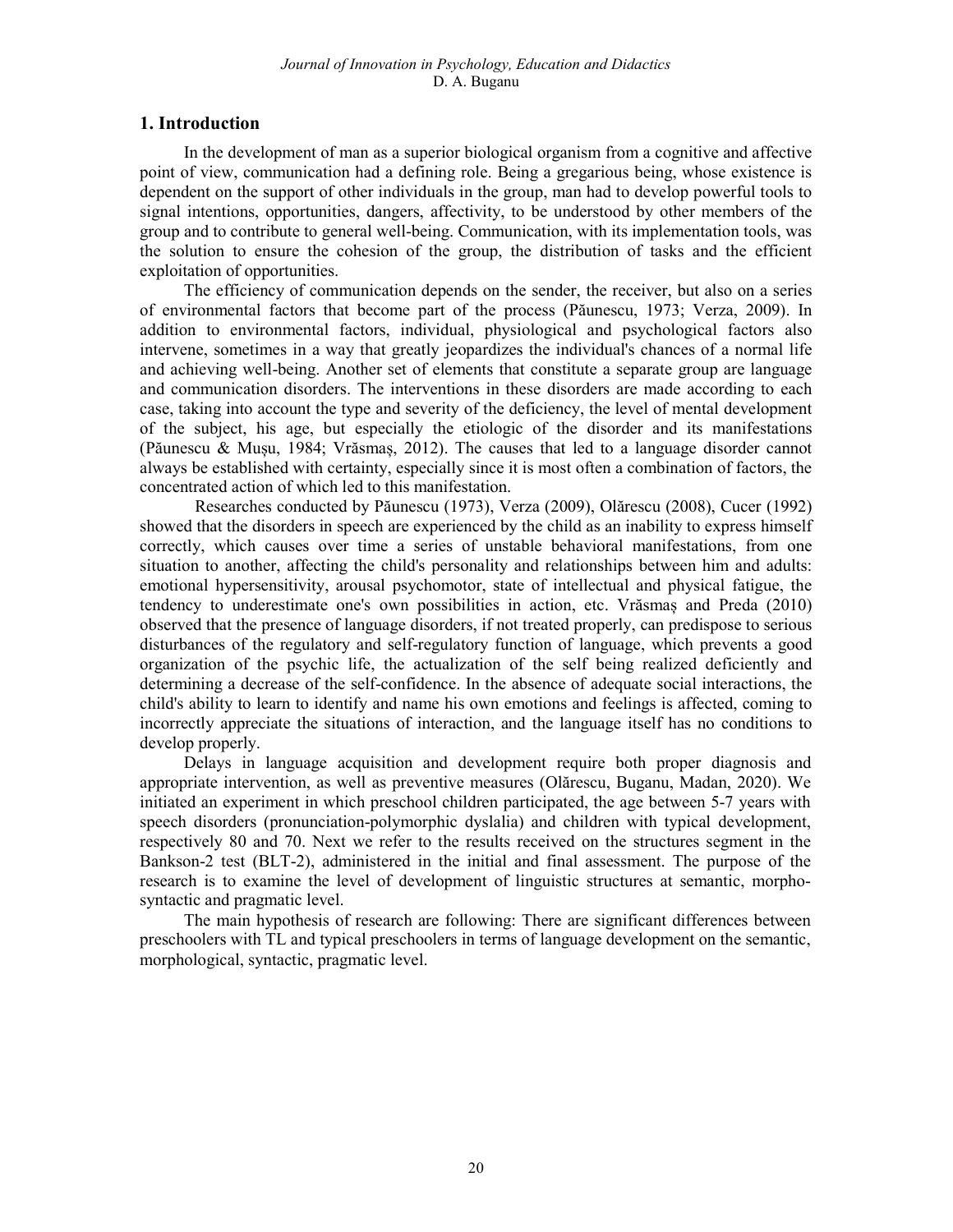# 2. Methodology

## 2.1 Participants

The research was conducted on two groups of children: 5-7 years old, with language disorders (pronunciation-polymorphic dyslalia) and children with typical development. The evaluation of the language at semantic and morpho-syntactic level is made by reference to the chronological age.

#### 2.2 Research instruments

 The BLT - 2 test is a standardized test for reviewing language skills, which measures the primary expressive language skills of children between the ages of 3.0 and 6.11 years, for three areas of ability: semantics, morpho- syntactic and pragmatic Bankson WN. The test contains 20 sections with 6 items each, which are included in the two main subtests and an optional subtest: (1) semantic knowledge; (2) morphological and syntactic rules; (3) pragmatic knowledge. The test is intended to assess expressive language, but in addition, the Semantic Knowledge subtest also provides the opportunity to observe receptive language (Bankson, 1990).

The *Semantic Knowledge* section evaluates the language in terms of *content*, respectively the knowledge of vocabulary in its expressive form, but also impressive: body parts, nouns, verbs, categories, functions, prepositions, opposite words (antonyms).

The form of the language is evaluated through the subtest referring to the morphological and syntactic rules, on several topics: pronouns (depending on the subject / direct complement; possessive pronouns), verb tenses (present, perfect compound) and verb uses (auxiliary verbs, modal verbs), plural nouns, comparative and superlative adjectives, negative and interrogative sentences.

The supplementary subtest, on *Pragmatic Knowledge*, reflects the use of language and is based on the concept that the meaning of sentences is derived from the contexts or situations in which they are used (content and form must be engaged in appropriate social contexts). The items in this subtest reflect four primary aspects of pragmatic functioning: rituals (greeting, introductory formulas), information (ability to ask questions and answer with relevant information), control (engaging in conversation), imagination (engaging in a social role).

In the administration of the test, a number of 26 plates with different images (picture book) are used. The test is applied individually, with no time limit. For each correctly made item, one point is awarded. A maximum of 42 points can be obtained in the Semantic Knowledge section, in the Morpho-Syntactic Rules section - 72 points, and in the Pragmatic Knowledge section a maximum of 6 points, and in total a maximum of 120 points can be registered. Based on the gross scores obtained, the standard scores of the subtests can be calculated (available only for the first two sections), respectively the coefficient for the BLT-2 test. This coefficient measures a child's ability relative to the general functioning of language, and from this perspective we can distinguish several levels of performance: *higher level* (values of standardized scores over 14), level above average (value range of scores 13-14), medium level(scores between values 8-12), below average level (scores between values 6-7), low level (standardized scores below value 6).

# 3. Results

## 3.1. Results of the Bankson-2 Language Assessment Test (BLT-2)

The test presents standards for linguistic performance only for the first two areas of language development, namely the semantic and the morpho-syntactic area. Depending on the results of this test, decisions can be made regarding a more detailed investigation of the language, on the three areas of abilities (test constructs) or the need for a special intervention on the language.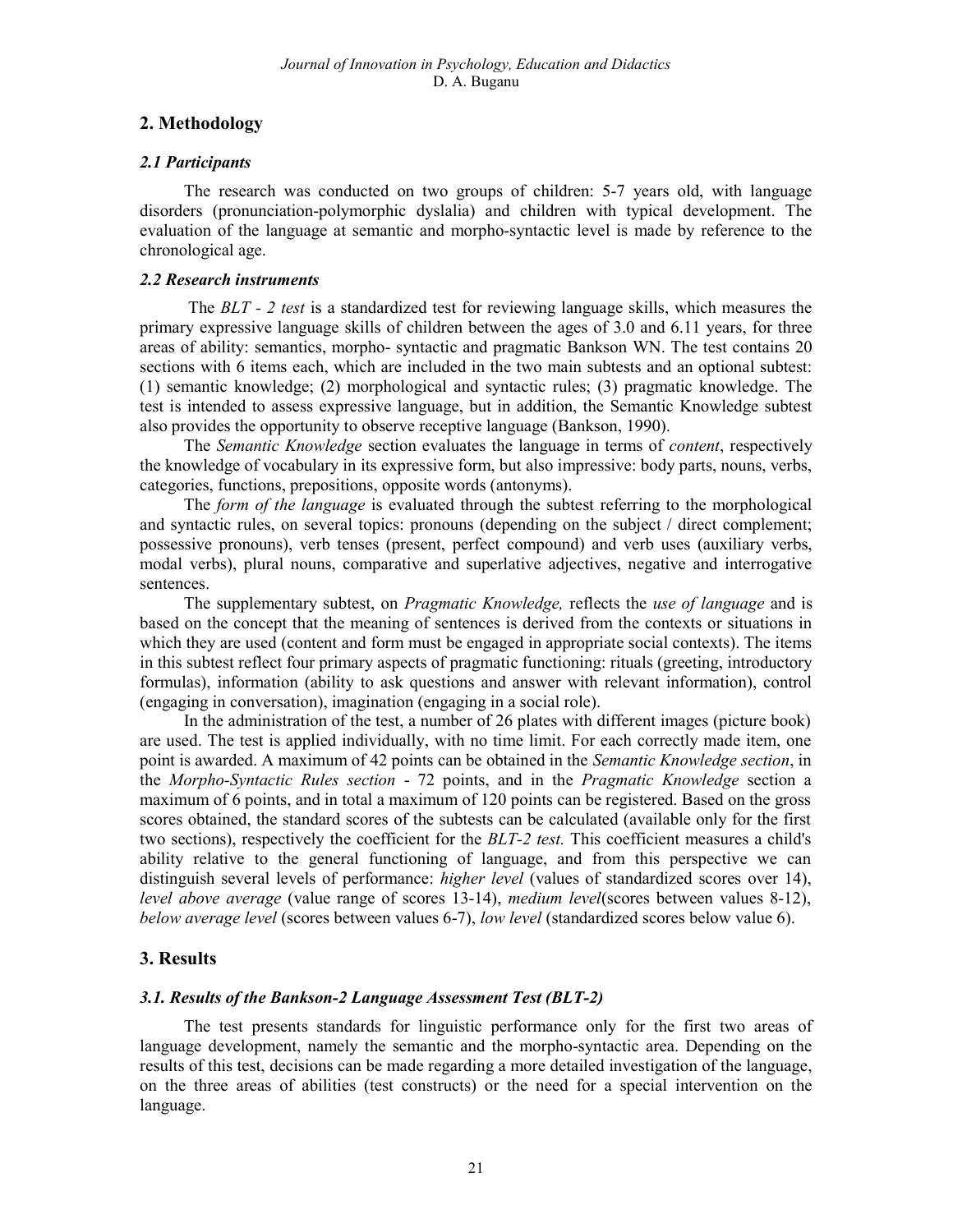#### Journal of Innovation in Psychology, Education and Didactics D. A. Buganu

The results obtained in the three subtests (Semantic knowledge; Morpho-syntactic rules; Pragmatic language) revealed differences in language performance in TL preschoolers compared to typical preschoolers. The scores in the Semantic Knowledge subtest include performances recorded from the point of view of expressive language, but also of impressive language. We present below the central trend of the data, in a statistical processing based on the raw scores for the three sections of the BLT-2 test. The average percentage values were used to make the graphical representation.

|                        |         | Lot D      | <b>Lot</b> N |            |  |  |
|------------------------|---------|------------|--------------|------------|--|--|
|                        | Gross   | Percentage | Gross        | Percentage |  |  |
|                        | average | average    | average      | average    |  |  |
| Semantic knowledge     | 30.71   | 73.10      | 37.44        | 89.13      |  |  |
| Morpho-syntactic rules | 49.16   | 68.27      | 60.71        | 84.31      |  |  |
| Pragmatic language     | 4.37    | 72.83      | 5.35         | 89.16      |  |  |

**Table 1.** Average values of language skills in groups D and N, BLT-2 test



Figure1. Average values on language skills of preschool children in groups D and N, in the BLT-2 test

The *content of the language* is represented, in this test, by the child's vocabulary, which is seen as a fundamental indicator of *semantic knowledge*. The semantic knowledge section (first subtest) focuses on the following vocabulary topics: body parts, nouns, verbs, word categories, functions, prepositions, opposite words (antonyms).

The results obtained at *Semantic Knowledge* revealed that from the point of view of semantic knowledge the registered gap is larger in TL preschoolers, as it results from the processing of the raw scores obtained by the subjects. The vocabulary of typical preschoolers is better developed ( $M = 37.44$ ), compared to that of TL preschoolers ( $M = 30.71$ ), the differences in language performance from the perspective of learning the language content being obvious at this level, between the two groups. The application of the *t test* for independent samples allowed the delimitation of the significance of the differences between the average values of the linguistic performances at semantic level. From the perspective of vocabulary acquisition, the value of the t test indicated statistically significant differences between the performances of preschoolers in the two categories (t = 10,129, at  $p = 0$ ). The values of the *f Levene* test were statistically insignificant, so the condition of homogeneity of the group variances was satisfied ( $f = 2,222$ ;  $p =$ 0.138).

The *form of the language* indicates the morphological and syntactic rules involved in understanding and using the language and is assessed through the second subtest of BLT-2. A number of aspects are appreciated such as: pronouns (depending on the subject / direct complement; possessive pronouns), verb tenses (present, perfect compound) and verb uses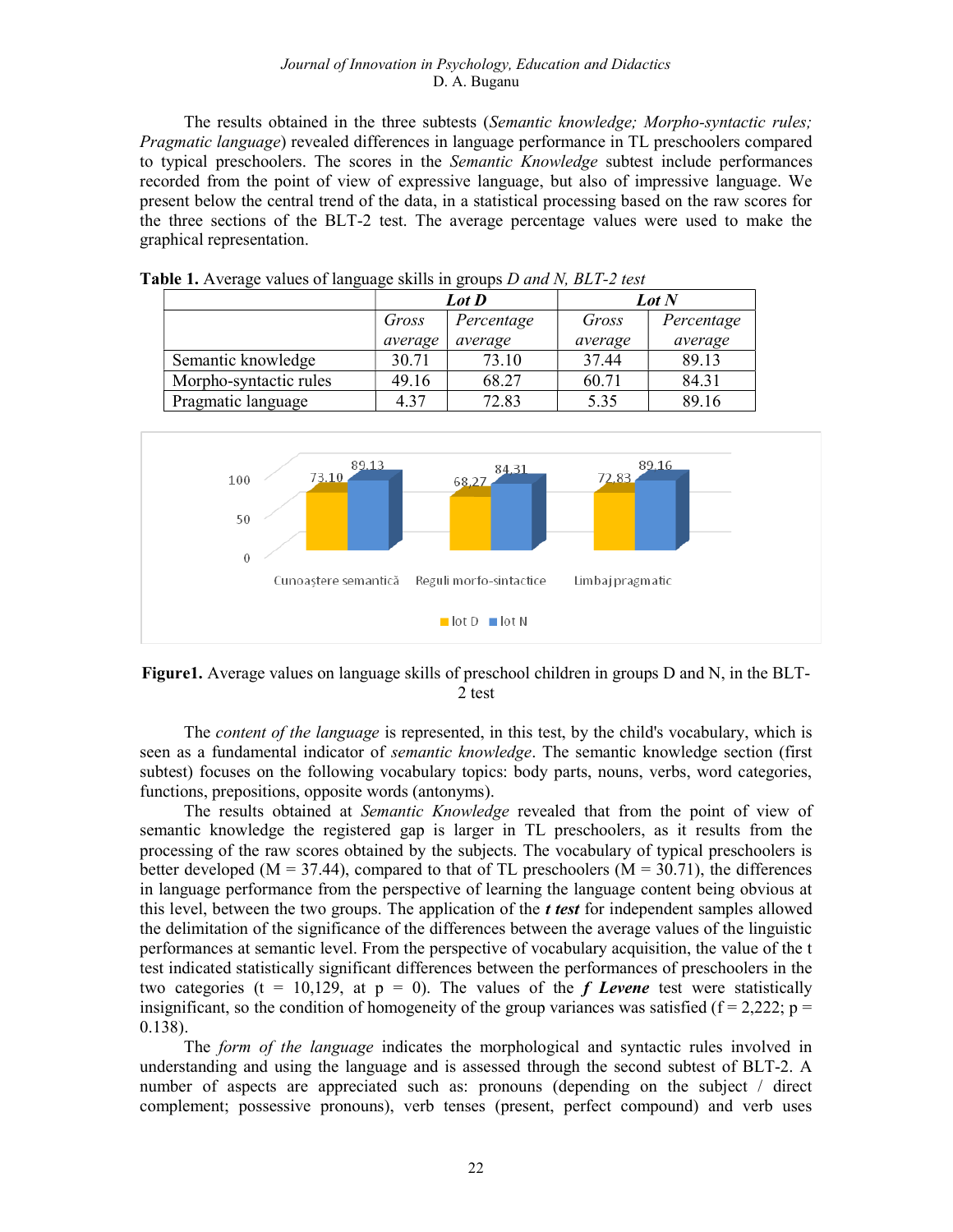(auxiliary verbs, modal verbs), plural nouns, comparative and superlative adjectives, sentences negative and interrogative.

At the level of mastering the Morpho-syntactic Rules involved in understanding and using language, the performances of typical preschoolers are superior  $(M = 60.71)$ , compared to those of TL preschoolers ( $M = 49.16$ ). The value of the t test for independent samples, calculated at the level of learning morpho-syntactic rules, revealed a statistically significant difference between the group of TL preschoolers and the group of typical preschoolers  $(t = 8,067; p = 0)$ , given that it is verified the condition of homogeneity of the variances of the two groups ( $f = 0.374$ ;  $p = 0.542$ ).

The use of language or Pragmatic knowledge is based on the concept that sentences derive their meaning from the contexts in which they appear, in other words, the content and form of the language must be engaged in appropriate social contexts. The third subtest investigates primary aspects of pragmatic functioning by categories: rituals (greeting, introductory formulas), information (asking questions and answering with relevant information), control (engaging in conversation), imagination (engaging in a social role ).

The *pragmatic functioning / knowledge of the language*, respectively the way in which the language content and the form are adequate to the social and communication context, registered a different development in the two categories of subjects, the TL preschoolers presenting inferior performances at this level ( $M = 4.37$ ), compared to typical preschoolers ( $M = 5.35$ ). The application of the  $t$  test for independent samples, at the level of language pragmatics, highlighted statistically significant differences between the performances of the subjects from the two samples (t =  $6.642$ ; p = 0). The value of the *Levene test* was insignificant, the two groups having homogeneous variances ( $f = 2.783$ ;  $p = 0.097$ ).

The results obtained by applying the *t test* for independent samples, at the BLT-2 test, were completed by calculating the *Cohen d* indicator, applying the formula for unequal groups, in order to detect the *effect size* between the presence of *polymorphic dyslalia* and the development of language skills in high school. Regarding language skills, analyzed multilevel (semantic, morphosyntactic, pragmatic), significant values of the d Cohen indicator were recorded for all types of language skills.

From the point of view of Semantic Knowledge, the value of d Cohen was 1.66, which denotes a very strong influence of polymorphic dyslalia on the ability to acquire some basic notions (vocabulary). When knowing the *morpho-syntactic rules*, the calculated Cohen d value was 1.32, thus highlighting a very strong influence of polymorphic dyslalia on the development of morpho-syntactic abilities. In the Pragmatic Language subsection, the Cohen indicator was 1.08, which indicates, also at this level, a strong influence of polymorphic dyslalia compared to the *pragmatic language skills* of the preschoolers investigated.

The BLT-2 language assessment test allowed the delimitation of a standardized profile of the linguistic development of each subject in the fields of Semantic Knowledge (vocabulary) and the acquisition of morpho-syntactic rules, by relating linguistic performance to chronological age (in our case, the age range of 5-6 years). The transformation of raw scores into standardized scores in the first two sections of the BLT-2 test (Semantic knowledge; Morpho-syntactic rules) led to highlighting the level of language development depending on the distribution of subjects' performance in these two areas. At the level of our investigation, language development was at the following levels: below average level (between values 6-7); average level (between values 8- 12); level above average (value range 13-14); higher level (values over 14).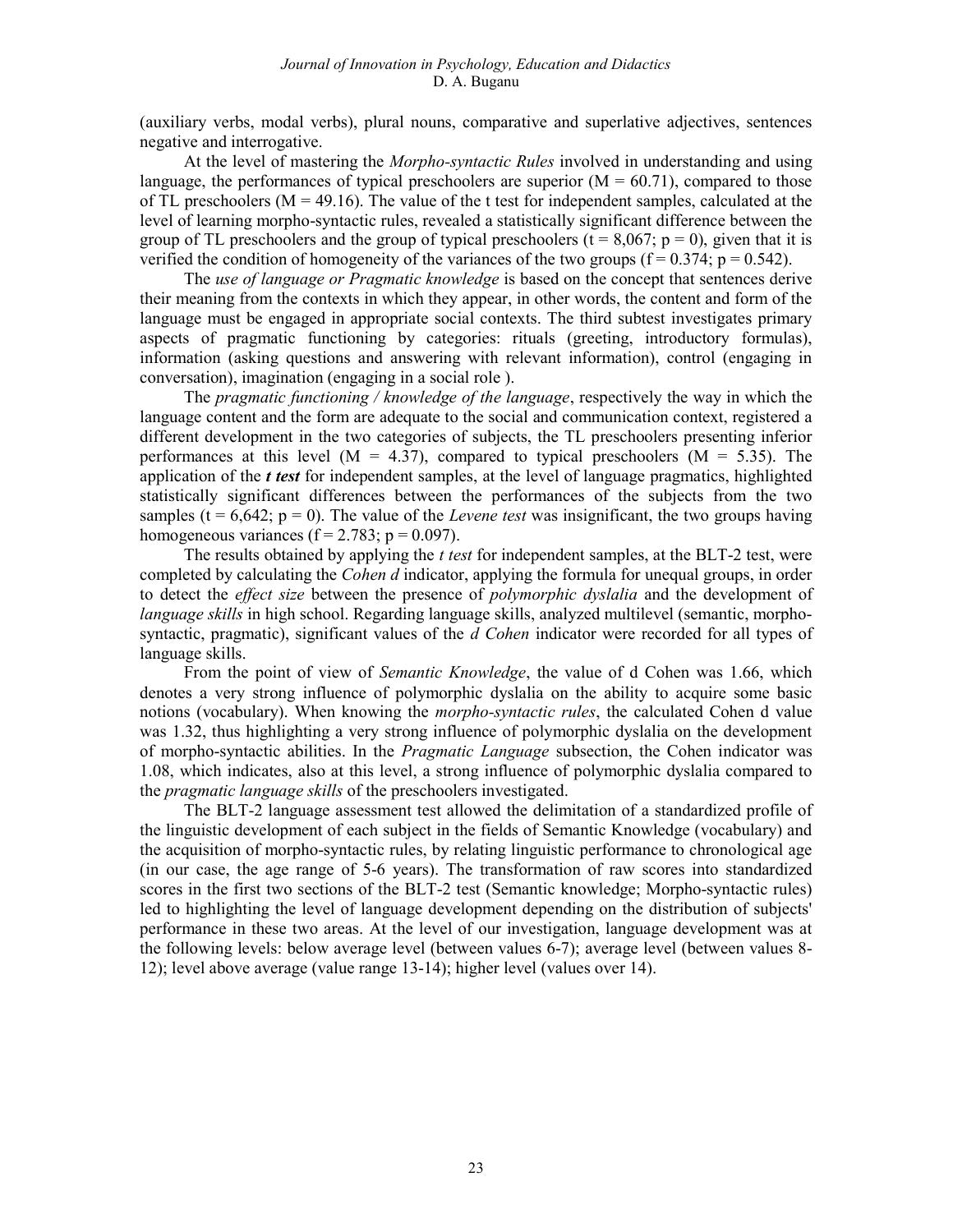| Development intervals according to<br>standardized scores    | Lot D          |            | Lot $N$ |            |
|--------------------------------------------------------------|----------------|------------|---------|------------|
|                                                              | No. of         | Percentage | No. of  | Percentage |
| Semantic knowledge (vocabulary)                              | subjects       |            | subjecs |            |
| Superior semantic development (over 14)                      |                |            | 39      | 55,7       |
| Semantic development over average (13-<br>14)                | 9              | 11,2       | 15      | 21,4       |
| Semantic development at aan average<br>level $(8-12)$        | 66             | 82,5       | 16      | 22,9       |
| Dezvoltare semantică sub medie (6-7)                         | 5              | 6,3        |         |            |
| Total no. of subjects                                        | 80             | 100%       | 70      | 100%       |
| Morpho-syntactic Rules                                       |                |            |         |            |
| Morpho-syntactic superior development<br>(over $14$ )        | $\overline{2}$ | 2,5        | 43      | 61,4       |
| Morpho-syntactic<br>average<br>over<br>development $(13-14)$ | 6              | 7,5        | 11      | 15,7       |
| level<br>morpho-syntactic<br>Average<br>$development(8-12)$  | 66             | 82,5       | 16      | 22,9       |
| morpho-syntactic<br>Under<br>average<br>$development(6-7)$   | 6              | 7,5        |         |            |
| Total no. of subjects                                        | 80             | 100%       | 70      | 100%       |

Table 2. Framing the performance of the subjects from groups D and N by development levels of the Semantic knowledge (vocabulary) and of mastering the *Morpho-syntactic Rules*, in the *BLT-2* test

Table 2, regarding the classification of preschoolers' performances from the perspective of Semantic Knowledge shows that for TL preschoolers the performances are cantoned / established at the average level (82.5%) and in small proportions at an above average level (11.2%) or at a below average level (6.3%). For typical preschoolers, the polarization of the results is achieved at a higher level (55.7% of them), and the rest of the subjects have performances, almost in equal proportions, distributed at the average level (22.9%) and above average (21.4%).

From the perspective of mastering the Morpho-syntactic Rules, the distribution of results is similar to that of the first subtest, typical preschoolers registering mainly superior performances (61.4%), then performances at the average level (22.9%) and above average level (15, 7%). Most TL preschoolers had performances at the average level (82.5%), but also at below average (7.5%) or above average (7.5%). Very few of the latter (2.5%) had higher performance.

The sum of the standardized scores in the first two sections (or composite scores) allowed the calculation of the BLT-2 language development coefficients, by reference to the chronological age. The general situation of the classification of the subjects from both groups on language development levels was represented graphically below.

Overall, we find that the language performance of TL preschoolers was clearly placed at lower levels, respectively most of them had medium (62%) or below average (20%) performance, and few of them had better results, over average (11.2%) or higher (6.3%). On the other hand, it is observed that language development was predominantly higher level in typical preschoolers (70%), but also of intermediate level (15.7%) or above average (14.3%).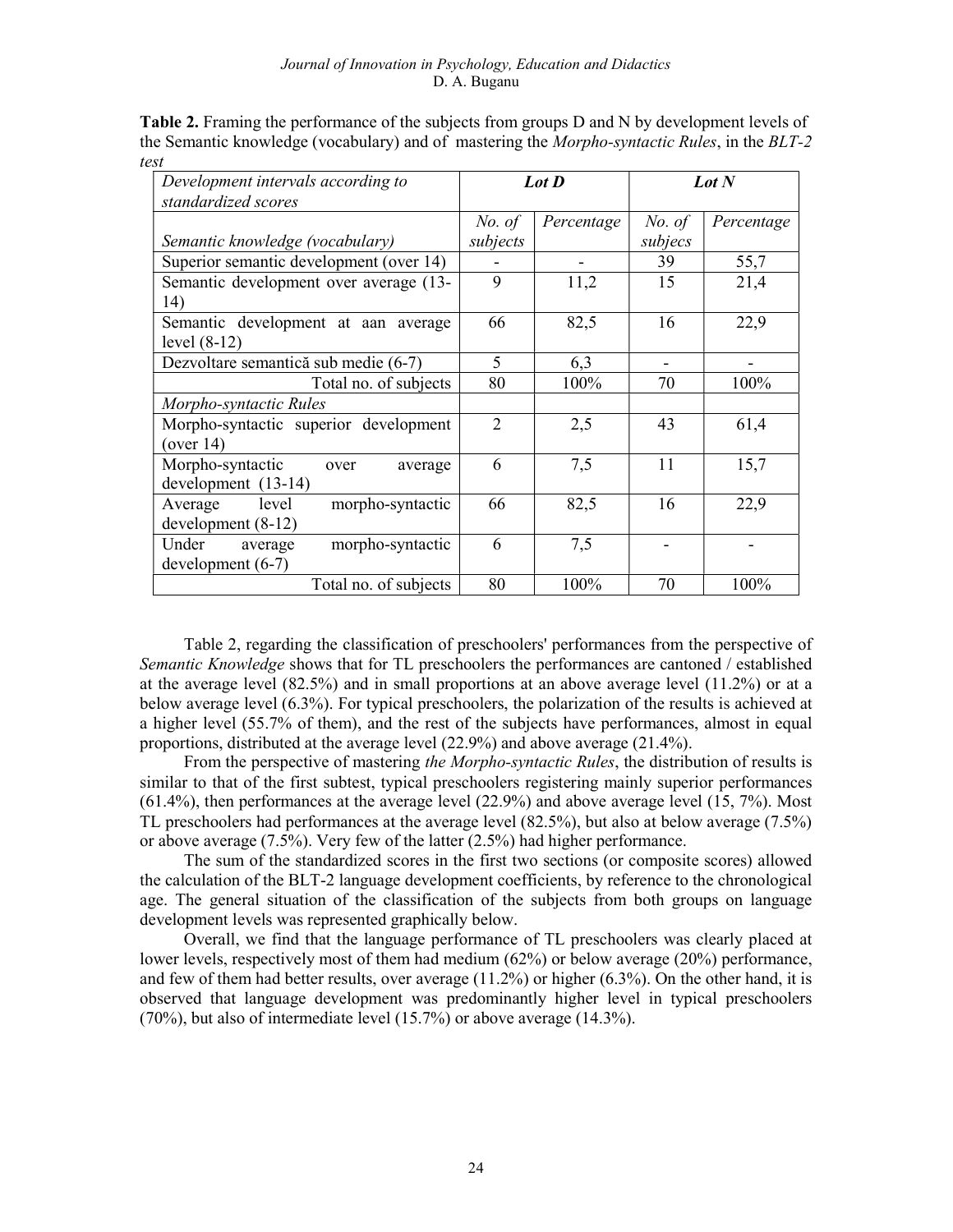|                                            | Lot D    |            | Lot N    |            |
|--------------------------------------------|----------|------------|----------|------------|
| Intervals for the development of language  | No. of   | Percentage | No. of   | Percentage |
| skills according to the BLT-2 coefficients | subjects |            | subjects |            |
| Higher language development (over 120)     |          | 6.3        | 49       | 70         |
| Language Development Above Average         | 9        | 11.2       | 10       | 14.3       |
| $(111-120)$                                |          |            |          |            |
| Intermediate language development (90-     | 50       | 62.5       |          | 15.7       |
| 110)                                       |          |            |          |            |
| Language Development Below Average         | 16       | 20         |          |            |
| $(80-89)$                                  |          |            |          |            |
| Total no. of subjects                      | 80       | 100%       | 70       | 100%       |

Table 3. Distribution of subjects from groups D and N by development levels a language skills, on the BLT-2 test



Figure 2. Distribution of subjects from groups D and N by language development levels, at the BLT-2 test

We conclude that the presence of polymorphic dyslalia, imparts an inferior development of linguistic structures in high school students, from a semantic, morphological, syntactic, pragmatic point of view. Although many preschoolers have an average language performance, the differences are significant in language development if we refer to the situation of preschoolers with typical mental development. The statistical analysis of the data obtained at the BLT-2 test allowed the validation of the working hypothesis at this level, being valid the statement that there are significant differences between preschoolers with pronunciation disorders and typical preschoolers in terms of language development on the semantic, morphological side, syntactic, pragmatic.

Regarding the means of intervention, they must be identified and customized, so that the expected results appear and can be perpetuated, facilitating the proper development and integration into society. A systemic program of psycho-speech therapy intervention was elaborated, directed on three dimensions, each one in turn comprising areas of influence. We insisted on methods, exercises, games, psycho-speech therapy techniques for educating and developing language structures in older preschool children with language disorders. We selected two homogeneous groups of preschoolers with language disorders, GE and GC. The homogeneity of the groups of preschoolers selected for the training experiment was confirmed from a statistical point of view, by applying the U test, Mann Whitney.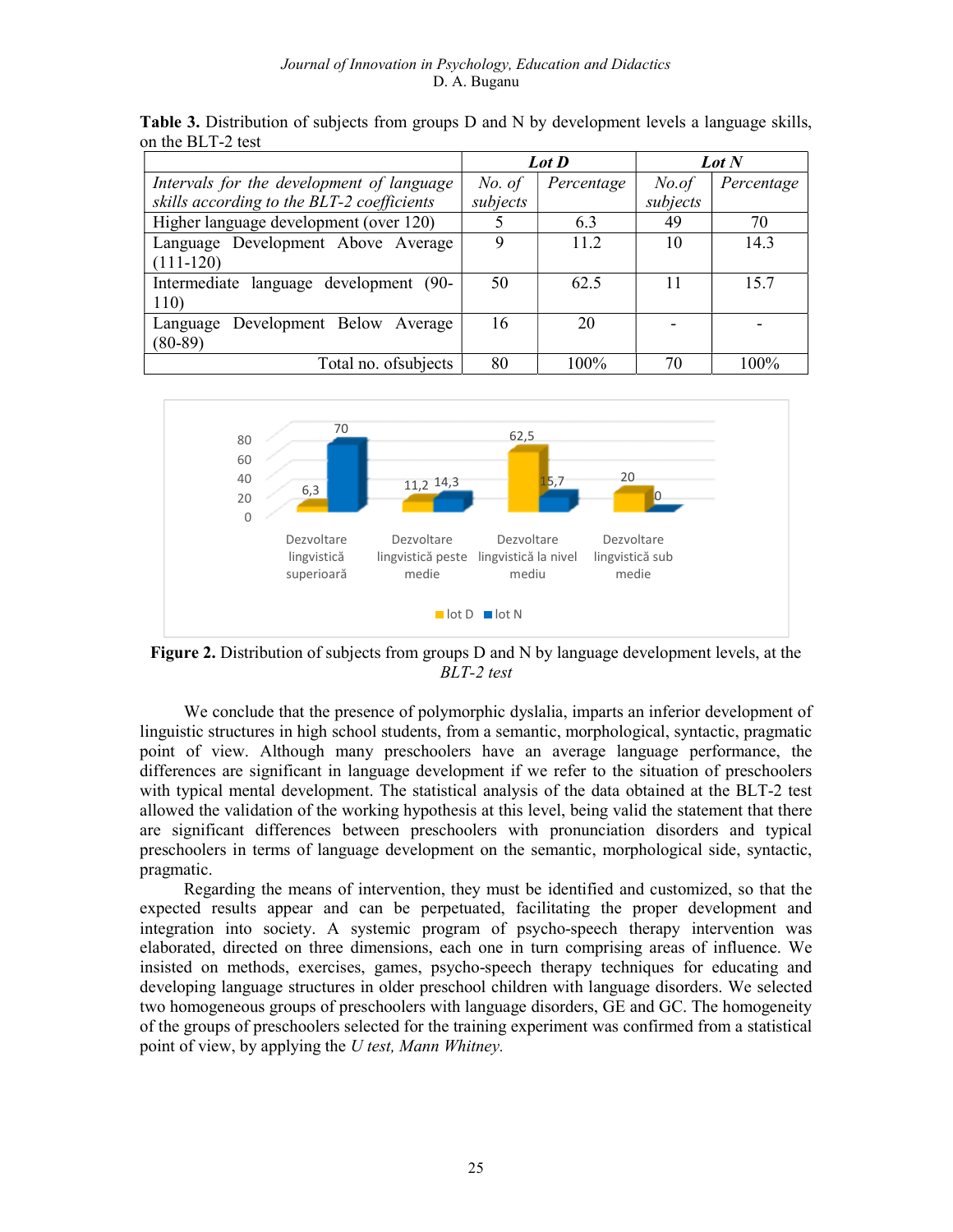## 3.2. The results obtained after the speech therapy intervention

The comparison of the results of the experimental group and the control group (GE / GC), from the test and retest stage (initial / final) was made by calculating the averages (to delimit the central trend of the data) and by applying the Wilcoxon statistical test, and comparing the results at the retest stage between the two groups was performed using the U-Mann Whitney statistical test.

The hypothesis of the formative experiment advanced the presumption that between the results of the experimental group and those of the control group there will be statistically significant differences in all aspects subject to intervention: the remedy of pronunciation disorders; language development and oral communication; development of memory function. Table 4 and Figure 3 shows the progress between GE and GC preschoolers.

|                 | GE    |        |          | GC               |             |                |          |                  |
|-----------------|-------|--------|----------|------------------|-------------|----------------|----------|------------------|
|                 | Test  | Retest | Z        | $\boldsymbol{p}$ | <b>Test</b> | Retest         | Z        | $\boldsymbol{P}$ |
|                 | M1    | M2     |          |                  | M1          | M <sub>2</sub> |          |                  |
| Semantic        | 26.91 | 33.16  | $-3.169$ | .002             | 27.33       | 27.66          | $-2.000$ | .046             |
| knowledge       |       |        |          |                  |             |                |          |                  |
| Morpho-semantic | 41.58 | 46.33  | $-3.089$ | .002             | 41.66       | 41.91          | $-1.732$ | .083             |
| Rules           |       |        |          |                  |             |                |          |                  |
| Pragmatic       | 4.41  | 4.66   | $-1.732$ | .083             | 4.16        | 4.33           | $-1.414$ | .157             |
| language        |       |        |          |                  |             |                |          |                  |

Table 4. Mean values of results and Wilcoxon test, GE / GC test-retest, at Bankson-2 Language Assessment Test (BLT-2)

The Wilcoxon test revealed statistically significant progress only in GE subjects: in Semantic knowledge M1 = 26.91; M2 = 33.16; Z = -3.169; p = 0.002; at Morpho-syntactic Rules  $M1 = 41.58$ ;  $M2 = 46.33$ ;  $Z = -3.086$ ;  $p = 0.002$ ; in GC subjects the progress was insignificant: in Semantic Knowledge M1 = 27.33; M2 = 27.66; Z = -2,000; p = 0.046; at Morpho-syntactic Rules  $M1 = 41.66$ ;  $M2 = 41.91$ ;  $Z = -1.732$ ;  $p = 0.083$ .



Figure 3. Average BLT-2 test performance values, GE / GC, test / retest

At the level of *pragmatic language* there were no significant differences in both groups, for preschoolers GE M1 = 4.41;  $M2 = 4.66$ ;  $Z = -1.732$ ;  $p = 0.083$ , and for preschoolers GC M1 = 4.16; M2 = 4.33; Z = -1.414;  $p = 0.157$ .

At the testing stage, the homogeneity of the GE and GC groups was verified, and the results of the BLT-2 test were statistically insignificant, at significance thresholds in the value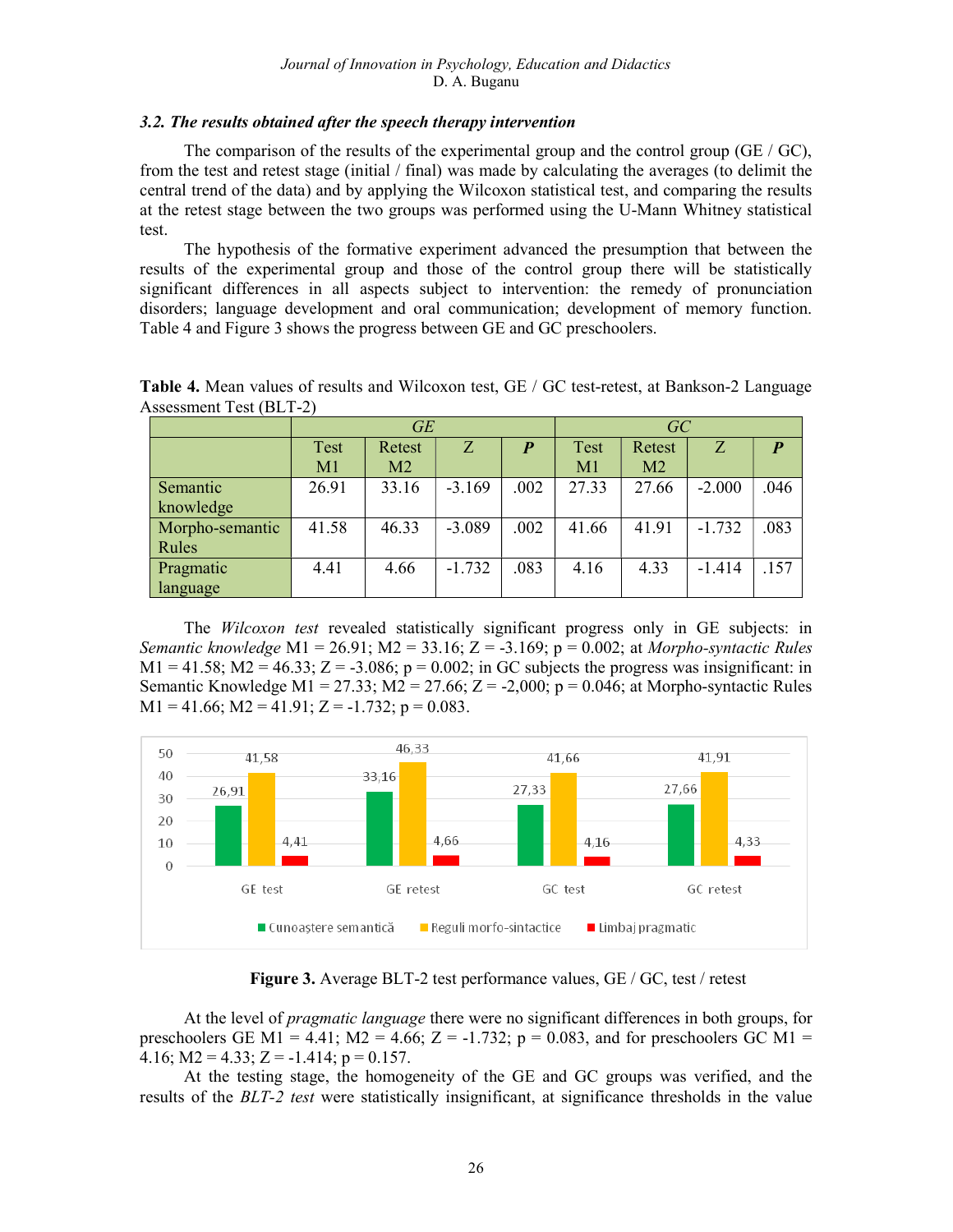range  $p = 0.568 - 0.750$ ; at the retest stage the application of the U-Mann Whitney test indicated significant differences between GE and GC, only at *Semantic Knowledge* ( $U = 35,000$ ;  $p = 0.032$ ) and *Morpho-syntactic Rules* (U = 29,500;  $p = 0.014$ ); at the level of *pragmatic language* the differences were not significant (U =  $57,000$ ; p = 0.371).

The results of the BLT-2 test partially confirm the working hypothesis, the differences being statistically significant between GE and GC, at the level of the semantic and morphosyntactic sides of the language. Pragmatic language requires more activities, carried out in microgroups of children, a longer period of intervention, especially when it comes to children with language disorders.

#### **Conclusions**

Pronunciation disorders are the most common form of language disorders in preschool age, their frequency decreasing with age, a fact related to the maturation of the phono-articulatory system, brain systems, but also to a systemic speech therapy program, with removal of triggering causes. Psychologically, dyslalic disorder is experienced by the child as an inability to express himself/ herself correctly, which, if not treated appropriately, can predispose to significant disruptions in the regulatory and communicative function of language. Language disorder (polymorphic dyslalia) in preschoolers affects all components of language, exerts a dragging influence on language structures, creates impediments to development, impedes the proper organization of mental life.

Through our investigation, through the statistical processing of experimental data, we found that in preschoolers with polymorphic dyslalia, language development predominates at medium level, and in preschoolers with typical development, we recorded the higher level of language development. When retesting preschoolers after the psycho-speech therapy intervention, the results reveal statistically significant differences between the two groups of subjects at the semantic and morpho-syntactic levels of the language; likewise, the performance of the preschoolers from the experimental group consisted in a better capacity of phonological processing, of understanding some verbal instructions of increasing complexity or of quick naming of some familiar words.

## References

Bankson, W.N. (1990). *Bankson Language Test-2 - BLT-2.* Austin, TX: Pro-Ed.

- Buganu, D.A. (2020). Metodologia progamului sistemic de intervenție psiho-logopedică [Methodology of the systemic program of psycho-speech therapy intervention]. Chișinău: Ion Creanga State Pedagogical University of Chisinau.
- Cucer, A. (1999). Psihocorecția tulburărilor de limbaj prin acțiuni de terapie complex [Psychocorrection of language disorders through complex therapy actions]. Doctoral thesis. Chișinău: Ion Creanga State Pedagogical University of Chisinau.
- Olărescu, V. (2008). Logopedia. Perspectiva diagnosticului logopedic [Speech therapy. The perspective of speech therapy diagnosis]. Chişinău: Elena-V.I. S.R.L.
- Olărescu, V., Buganu, D., & Madan, L. (2020). Strategii didactice în logopedie [Teaching strategies in speech therapy]. Chișinău: "Garomont-Studio" Printing House.
- Păunescu, C. (1973). *Introducere în logopedie* [Introduction to speech therapy]. Bucharest: Didactica and Pedagogica Publishing House House.
- Păunescu, C., & Mușu, I. (1984). Tulburări de limbaj la copil [Speech disorders in children]. Bucharest: Editura Medicală Publishing House.
- Popovici, D.V., & Buică, B.C. (2011). Inovație și performanță în terapia logopedică asistată de calculator [Innovation and performance in computer-assisted speech therapy]. In: Volume of the KREATICON National Symposium, 8th Edition. Iași: Spiru Haret Publishing House.